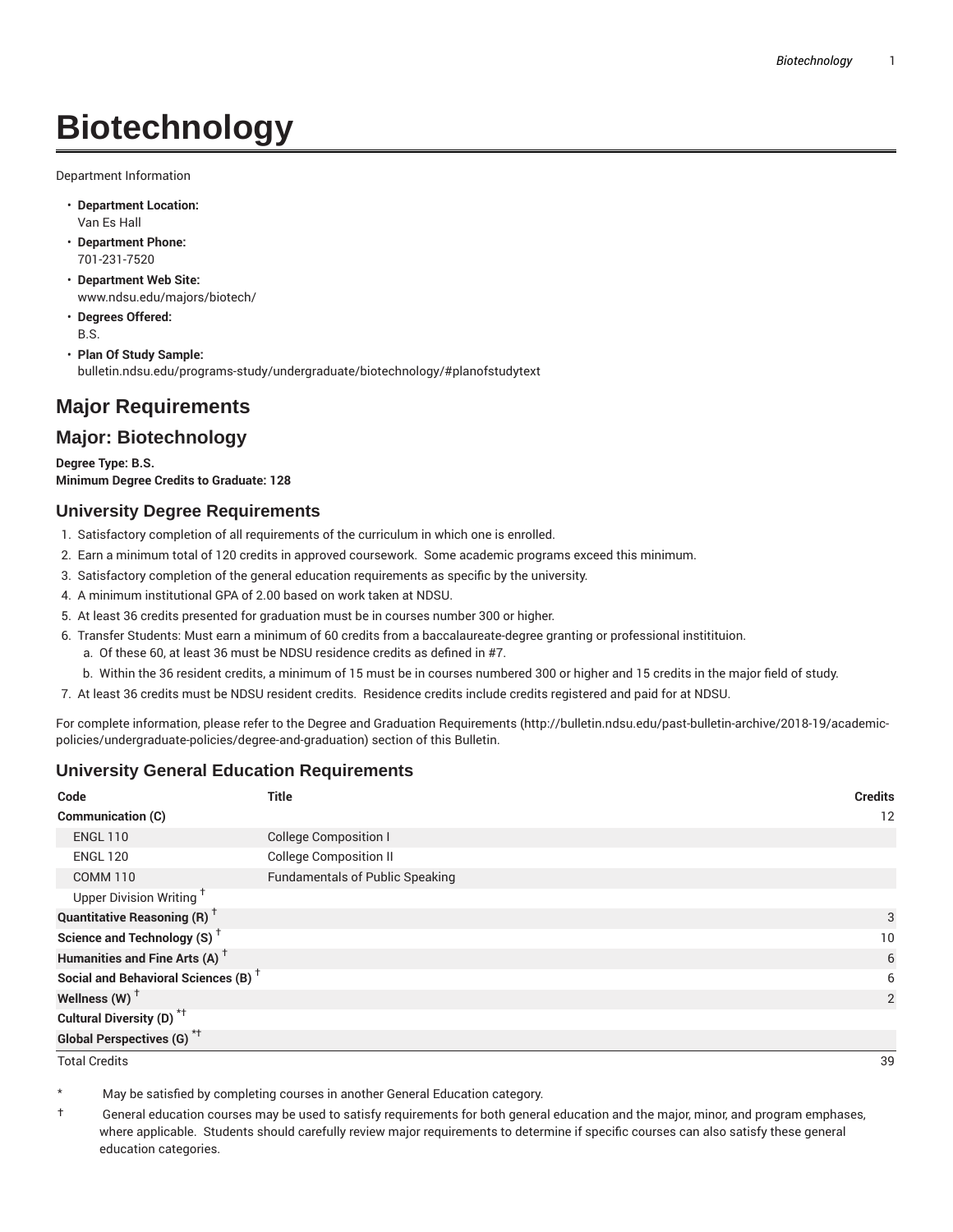• A list of university approved general education courses and administrative policies are available here (http://bulletin.ndsu.edu/past-bulletinarchive/2018-19/academic-policies/undergraduate-policies/general-education/#genedcoursestext).

# **Major requirements**

| Code                                                                           | <b>Title</b>                                                                                                                                                        | <b>Credits</b> |  |  |
|--------------------------------------------------------------------------------|---------------------------------------------------------------------------------------------------------------------------------------------------------------------|----------------|--|--|
| <b>Biotechnology Requirements</b>                                              |                                                                                                                                                                     |                |  |  |
| <b>BIOC 460</b>                                                                | Foundations of Biochemistry and Molecular Biology I                                                                                                                 | 4              |  |  |
| & 460L                                                                         | and Foundations of Biochemistry I Laboratory                                                                                                                        |                |  |  |
| <b>BIOC 461</b><br><b>BIOC 474</b>                                             | Foundations of Biochemistry and Molecular Biology II                                                                                                                | 3              |  |  |
| <b>CHEM 465</b>                                                                | Methods of Recombinant DNA Technology                                                                                                                               | 3              |  |  |
| <b>MICR 350</b>                                                                | Survey of Physical Chemistry<br><b>General Microbiology</b>                                                                                                         | 4<br>5         |  |  |
| & 350L                                                                         | and General Microbiology Lab                                                                                                                                        |                |  |  |
| <b>MICR 470</b>                                                                | <b>Basic Immunology</b>                                                                                                                                             | 3              |  |  |
| <b>MICR 471</b>                                                                | Immunology and Serology Laboratory                                                                                                                                  | $\mathbf{2}$   |  |  |
| <b>MICR 482</b>                                                                | <b>Bacterial Genetics &amp; Phage</b>                                                                                                                               | 3              |  |  |
| <b>MICR 491</b>                                                                | Seminar (Biotechnology)                                                                                                                                             | $1 - 5$        |  |  |
| <b>MICR 494</b>                                                                | Individual Study (Senior Research)                                                                                                                                  | $2 - 4$        |  |  |
| <b>MICR 494</b>                                                                | Individual Study (Senior Thesis)                                                                                                                                    | $\mathbf{1}$   |  |  |
| <b>Supporting Requirements</b>                                                 |                                                                                                                                                                     |                |  |  |
| <b>AGRI 150</b>                                                                | Agriculture Orientation (Applies only to students earning this degree out of the College of AFSNR; Not<br>required for students transferring in 24 or more credits) | 1              |  |  |
| <b>AGRI 189</b>                                                                | Skills for Academic Success <sup>1</sup>                                                                                                                            | 1.             |  |  |
| <b>BIOL 150</b>                                                                | General Biology I                                                                                                                                                   | 4              |  |  |
| & 150L                                                                         | and General Biology I Laboratory                                                                                                                                    |                |  |  |
| <b>BIOL 151</b><br>& 151L                                                      | General Biology II<br>and General Biology II Laboratory                                                                                                             | 4              |  |  |
| <b>CHEM 121</b><br>& 121L                                                      | <b>General Chemistry I</b><br>and General Chemistry I Laboratory (May satisfy general education category S)                                                         | 4              |  |  |
| <b>CHEM 122</b><br>& 122L                                                      | <b>General Chemistry II</b><br>and General Chemistry II Laboratory (May satisfy general education category S)                                                       | 4              |  |  |
| <b>CHEM 341</b><br>&341L                                                       | <b>Organic Chemistry I</b><br>and Organic Chemistry I Laboratory                                                                                                    | 4              |  |  |
| <b>CHEM 342</b>                                                                | Organic Chemistry II                                                                                                                                                | 3              |  |  |
| <b>CSCI 114</b>                                                                | Microcomputer Packages                                                                                                                                              | 3              |  |  |
| or CSCI 122                                                                    | Introduction to Programming Concepts                                                                                                                                |                |  |  |
| Select one from the following: (May satisfy general education category R)<br>8 |                                                                                                                                                                     |                |  |  |
| <b>MATH 146</b>                                                                | <b>Applied Calculus I</b>                                                                                                                                           |                |  |  |
| & MATH 147                                                                     | and Applied Calculus II                                                                                                                                             |                |  |  |
| <b>MATH 165</b>                                                                | Calculus I                                                                                                                                                          |                |  |  |
| & MATH 166                                                                     | and Calculus II                                                                                                                                                     |                |  |  |
| Select one from the following: (May satisfy general education category S)      |                                                                                                                                                                     | 4 or 5         |  |  |
| <b>PHYS 211</b><br>& 211L                                                      | College Physics I<br>and College Physics I Laboratory                                                                                                               |                |  |  |
| <b>PHYS 251</b><br>& 251L                                                      | <b>University Physics I</b><br>and University Physics I Laboratory                                                                                                  |                |  |  |
| Select one from the following: (May satisfy general education category S)      |                                                                                                                                                                     | 4 or 5         |  |  |
| <b>PHYS 212</b><br>& 212L                                                      | <b>College Physics II</b><br>and College Physics II Laboratory                                                                                                      |                |  |  |
| <b>PHYS 252</b><br>& 252L                                                      | <b>University Physics II</b><br>and University Physics II Laboratory                                                                                                |                |  |  |
| <b>PLSC 315</b><br>& 315L                                                      | Genetics<br>and Genetics Laboratory (May satisfy general education category S)                                                                                      | 4              |  |  |
| <b>STAT 330</b>                                                                | Introductory Statistics (May satisfy general edcuation category R)                                                                                                  | 3              |  |  |
| Major Elective in Physiology: Select 3 credits from the following:             |                                                                                                                                                                     | 3              |  |  |